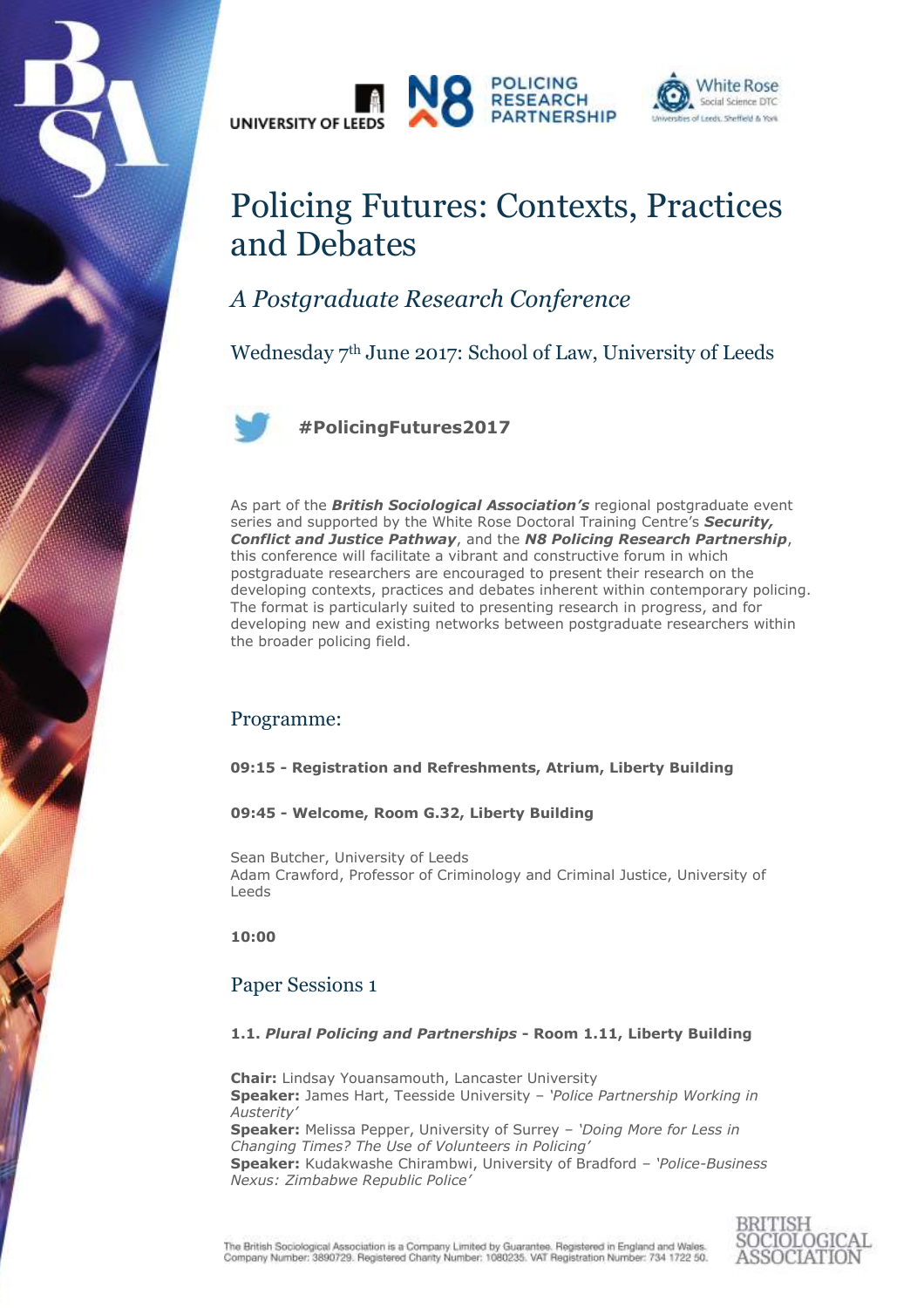

#### **1.2.** *Reforming Police Practices* **- Room G.32, Liberty Building**

#### **Chair:** Charmian Werren, King's College London

**Speaker:** Jeneba Maccassey-Boimah, University of Bradford – *'Contribution of Police Reform and Governance to Sustainable Peace and Security in Transition African Societies: Cote d'Ivoire and Sierra Leone in Comparative Perspective'* **Speaker:** Estelle Clayton, University of Dundee – *'Findings from Ethnographic Observations of Stop and Search Training in a Period of Change in Scotland'* **Speaker:** Lurraine Jones, University of East London – *'Diversity Training: "Race", Space, Place and (Un)intended Consequences'*

#### **1.3.** *Policing Vulnerability and Domestic Abuse* **- Room 1.12, Liberty Building**

**Chair:** Alice Corbally, University of Sheffield

**Speaker:** Clifford Bacon, Alliance Manchester Business School – *'From "Fighting Crime" to "Dealing with Vulnerability": The Changing Landscape of UK Policing'* **Speaker:** Cassandra Wiener, University of Sussex – *'Policing Domestic Abuse in 2017: The New Challenge of Evidencing Coercive Control'*

**Speaker:** Chloe Boyce, University of York – *'How and to What Extent can Problem Based Learning Improve Police Service Delivery in Relation to Domestic Abuse?'*

#### **11:15 - Refreshments, Atrium, Liberty Building**

**11:45**

### Paper Sessions 2

#### **2.1.** *Engaging Communities in Policing* **- Room 1.11, Liberty Building**

**Chair:** Declan Falconer, University of Leeds

**Speaker:** Carina O'Reilly, Anglia Ruskin University – *'"Her Dog's as High as a Kite": Police-Community Engagement and Ward Panel Meetings'* **Speaker:** Lisa Weston, University of Liverpool – *'"The Police are the Public and the Public are the Police": Making Sense of Police-Community Engagement'* **Speaker:** Liam Ralph, Edinburgh Napier University – *'Early Insights from an In-Depth Study on Communication Between the Police and Citizens via Social Media in Scotland'*

#### **2.2.** *Professionalising the Police Workforce* **- Room G.32, Liberty Building**

**Chair:** Lee Johnson, University of Leeds

**Speaker:** Nic Pole, College of Policing – *'The Socio-Political Construction of "New" Police Professionalism'*

**Speaker:** Emily Mann, University of Edinburgh – *'Tempestuous Navigation: Transitioning from the Centenary of Women in Scottish Policing to Cultural Reform'*

**Speaker:** Jamie Ferrill, Loughborough University – *'Who is Protecting Our Protectors? Leadership, Engagement, and Welfare in the Police Service'*

#### **2.3.** *Victimisation and the Policing of Sexual Offences* **- Room 1.12, Liberty Building**